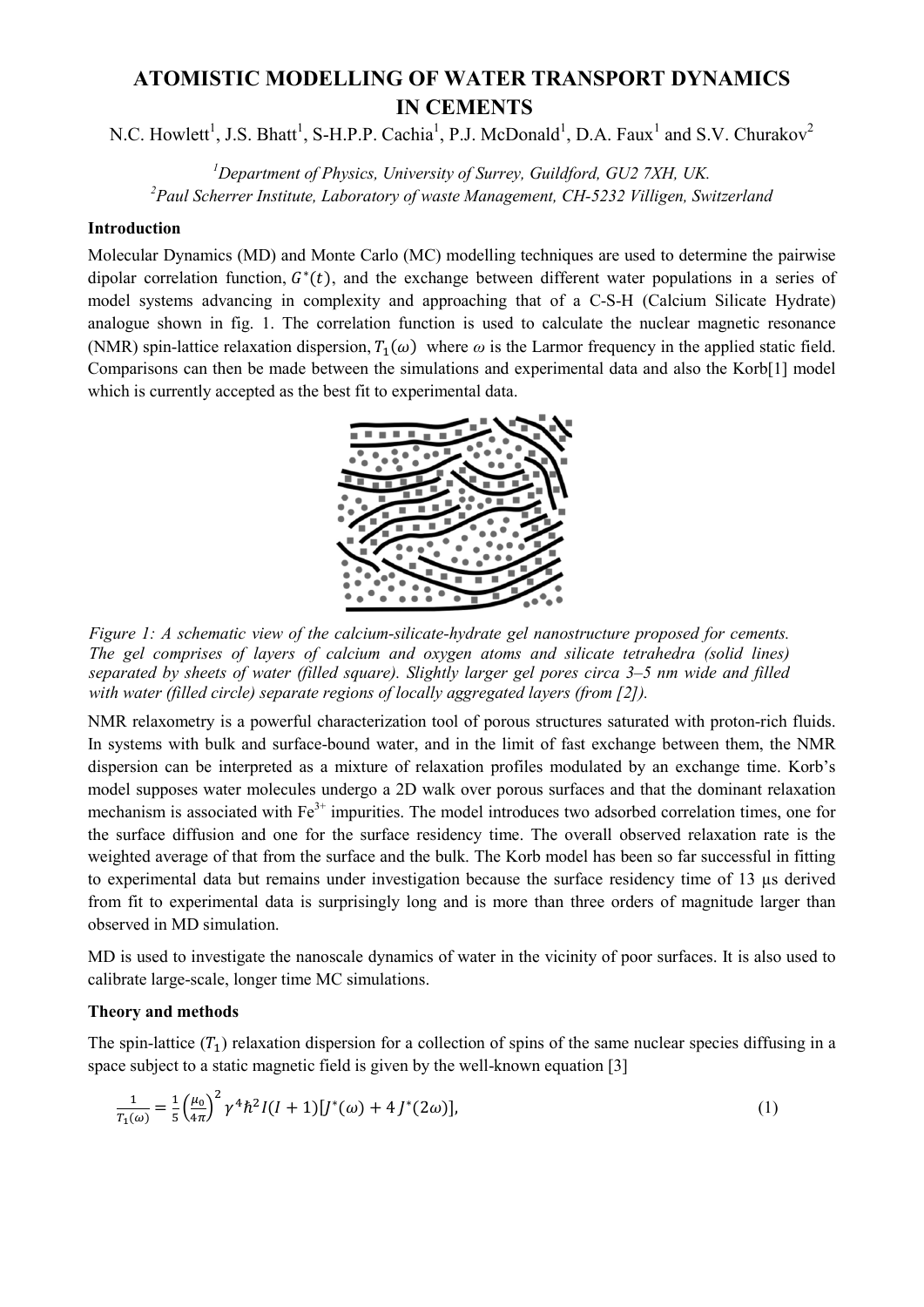where  $\gamma$  and *I* are the gyromagnetic ratio and spin of the spins and  $\omega$  is the Larmor frequency in the static field. The powder-averaged spectral density function  $I^*(\omega)$  is defined as the Fourier transform of the stationary pairwise dipolar correlation function,  $G^*(t)$ :

$$
J^*(\omega) = \int_{-\infty}^{\infty} G^*(t) e^{i\omega t} dt,
$$
\n(2)

$$
G^*(t) = \left\langle \frac{\frac{1}{2}(3\cos^2\psi - 1)}{r_0^3 r^3} \right\rangle 1, \tag{3}
$$

where  $r_0$ ,  $r$  are the magnitudes of spin-pair vectors,  $r_0$ ,  $r$  at  $t = 0$  and time  $t$  respectively. The angle  $\psi$  represents the angle between the vectors  $r_0$ , r. The angled brackets denote an ensemble average over all spins in the system. The powder average correlation function  $G^*(t)$  may therefore be computed directly from either a MD or MC simulation using equation (3) regardless of the geometry of the system [5].  $G^*(t)$ contains all the information necessary for the computation of the spin-lattice relaxation dispersion.

The MD simulation technique involves evaluating all the inter-atomic forces present in the system using specified potentials. Femtosecond-interval constant-acceleration calculations enable the atomistic trajectories to be determined. This provides a unique insight into the dynamics of the system given well-chosen and calibrated potentials, but comes at great computational cost. The MC acts as a crude representation of the MD simulation. A lattice is created with a defined structure which represents the different states of water; bulk and surface bound. The crucial dynamics observed in the MD can be encoded into the MC via a parameterization of the concentrations and rates of motion for atoms moving in and exchanging between regions. The MC can then be used to map out a larger time domain for the correlation functions, allowing for relaxation times to be calculated in the frequency range of 1-10MHz, which is important for drawing comparisons with experiment. A snapshot of a MD system, and a schematic of the MC system can be seen in fig. 2.



*Figure 2: (a) A snapshot from MD simulations of Q2D water confined between (100) facets of alpha-quartz with h = 1.0nm. The atoms of the crystal are large spheres, surface hydroxyls are small spheres, and water molecules are shown as sticks. (b) Schematic of a Q2D MC lattice, showing the structural regions and periodic boundaries. The spins move in discrete hops from site to site with probabilities parameterized from MD. PBC indicates periodic boundary conditions apply. (c) A snapshot from MD simulation of a two pore modified Tobermorite system with*  $h_1 = 3.0$ *nm and*  $h_2 = 1.4$ *nm. Yellow and red lines represent the crystal Silicate structure, blue balls are Calcium atoms and water molecules are shown as sticks.*

**.** 

<sup>&</sup>lt;sup>1</sup> Note the  $G^*(t)$  given here is the reduced version obtained from performing a powder average over crystallite orientations.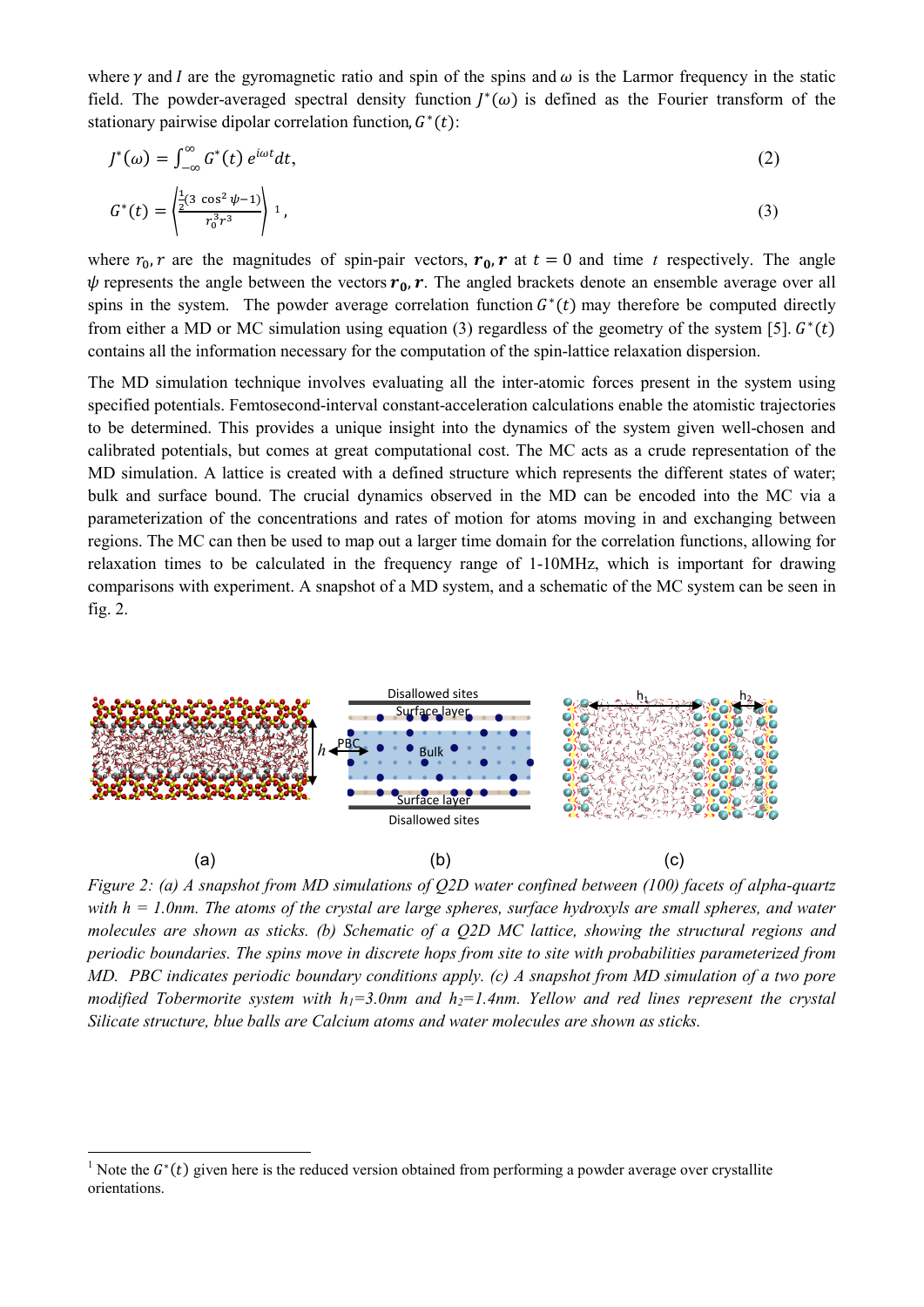#### **Results**

Fig. 3 shows the correlation functions  $G^*(t)$  and resultant  $T_1$  dispersions from MC and MD Q2D systems of varying pore thickness (1nm, 2nm, 3nm) with results from bulk water simulations included for comparison in Fig. 3(a).



*Figure 3 (a):*  $G^*(t)$  *from MD simulations of water in a Q2D system with thickness approximately 1.0 nm (open square), 2.0 nm (open circle), and 5.0 nm (open triangle). The MD 3D data (solid line) and the analytic expression for*  $G_{2D(t\to\infty)}^*(t)$  *(dashed line) are also presented for comparison. (b)*  $T_1$  *dispersions for the MD Q2D correlation functions shown in (a).*

Fig. 3 shows the progressive change in  $G^*(t)$  moving from a 2D to a 3D system. Q2D systems are thought to be characteristic of cement pores. The dashed line represents an approximate analytical 2D result applicable for long times.

Not seen on the timescale of the MD simulations, but clearly seen in the longer MC Q2D simulations in Fig 4, is a later transition to 2D behaviour. This transition is clearly seen by a sharp departure from the 3D curve. The relaxation dispersions show a splitting as the frequency decreases, this is indicative of a linear relationship of  $T_1$  with pore thickness, which is expected. It is noted that the  $G^*(t)$  does not attain the standard *A/t* form at longer times until 0.1 µs for the thinnest slab pore and at longer times for thicker Q2D systems.

Finally, Fig. 5 presents the number of spins that are contained within the surface region of the Q2D pore at time *t*, given that they were in the surface region at  $t=0$ , as obtained from MD simulation. Curves are shown for a simple slab pore with silica walls and another with tobermorite walls containing terminating hydroxyl groups and calcium ions. The decay of the spin density is approximately exponential with time constants of 493 ps, 113 ps and 31 ps respectively, both significantly shorter than the 13 µs necessary for the Korb model to fit experimental data.



*Figure 4:*  $G^*(t)$  *is plotted as a function of time for MC simulations of water in a Q2D system with thickness 3 layers (0.7 nm) (open square), 5 layers (1.2 nm) (open circle), and 25 layers (6.0 nm) (open triangle). The MC 3D data (solid line) and the analytic expression for*  $G_{2D(t\rightarrow\infty)}^*(t)$ *(dashed line) are also presented for comparison.*